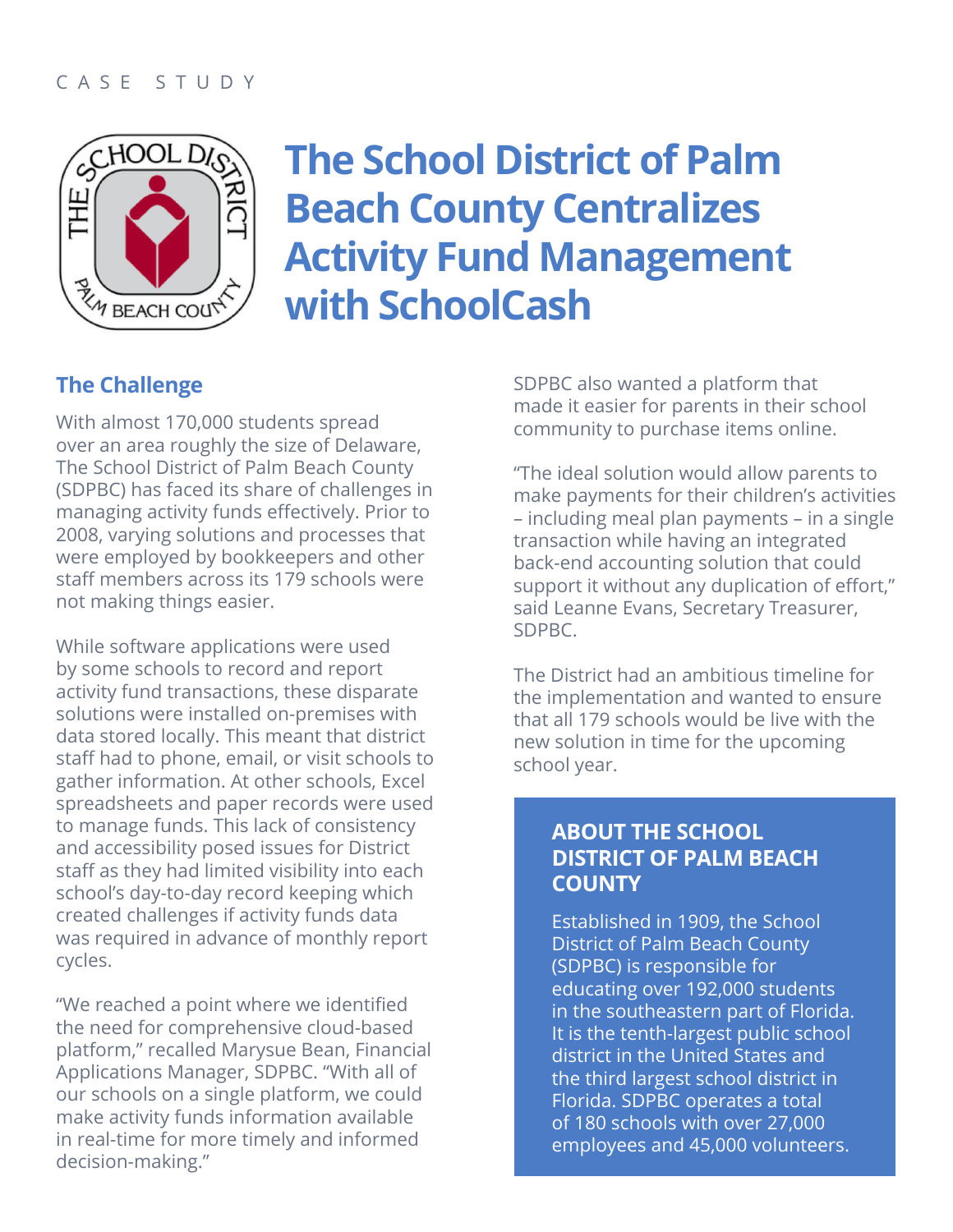#### **Results**

In 2008, the District selected the SchoolCash platform – a comprehensive, cloud-based platform that automates the creation, collection, and management of activity funds. The solution met their requirements and could be deployed within the District's ambitious timeline. SchoolCash was successfully implemented within 12-weeks, thanks to strong collaboration between KEV Group and the District.

While it's been over 13 years since the District implemented SchoolCash, they continue to derive value from the solution. "SchoolCash has helped us achieve greater transparency by allowing the District to run reports using real-time data," said Ms. Bean. "This has been critical during the pandemic because bookkeepers are performing additional duties, which pulls them away from their desks more frequently than before."

The District is leveraging the online payments functionality to drive a new district-level cashless initiative that encourages parents to pay for fees and items online to reduce collecting physical cash at schools, critically important during the pandemic. Recently, it moved payments for its high school student athletic insurance online. In 2018/19, this generated 555,465 transactions through SchoolCash Online, while raising awareness with parents about the benefits of contactless payments.

Thanks, in part, to workshops for bookkeepers facilitated by their KEV Client Success Manager and a social media campaign aimed at parents, online transactions have grown steadily. In the 2019/20 school year, over \$33M in activity funds was collected through SchoolCash Online. In fact, over 3.8M total transactions have been processed through SchoolCash Online since its launch date.

Recently, several schools began using SchoolCash FormsPro in conjunction with SchoolCash Online to manage their registration and payment process for before and after care programs. Now, parents can register and pay for childcare services through a smart form integrated into the process. Many have also adopted SchoolCash Express, which gives nonadministrative staff – such as teachers, coaches, and PTA members – the ability to create and manage the activities they oversee.

"It's another example of how SchoolCash gives parents, bookkeepers, and district staff real-time control and visibility over all transactions," said Ms. Bean.

**SchoolCash has helped us achieve greater transparency by allowing the district to run reports that capture real-time data.**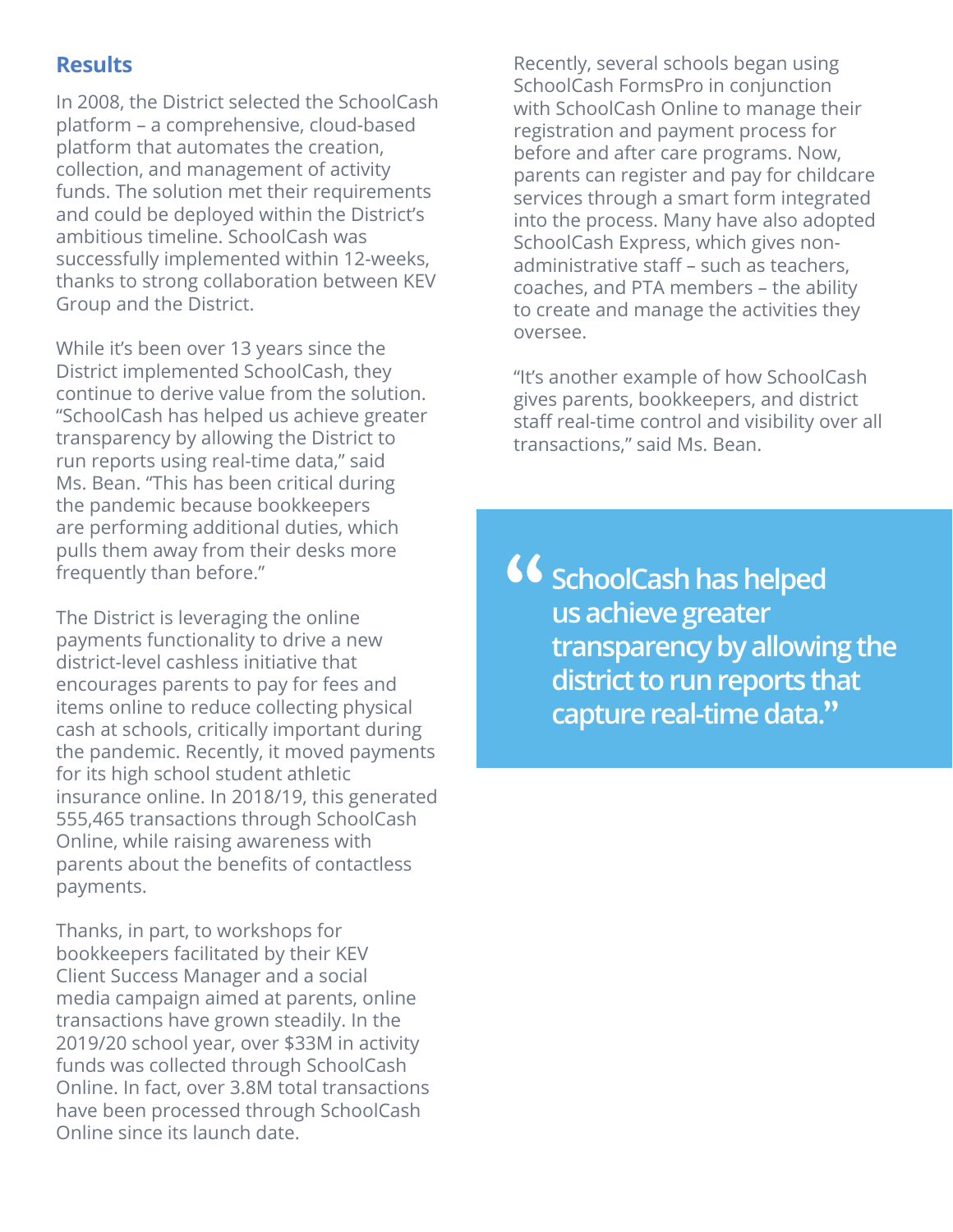### **Palm Beach County by the Numbers**







**Annual SchoolCash Online Transactions in 2020-21**